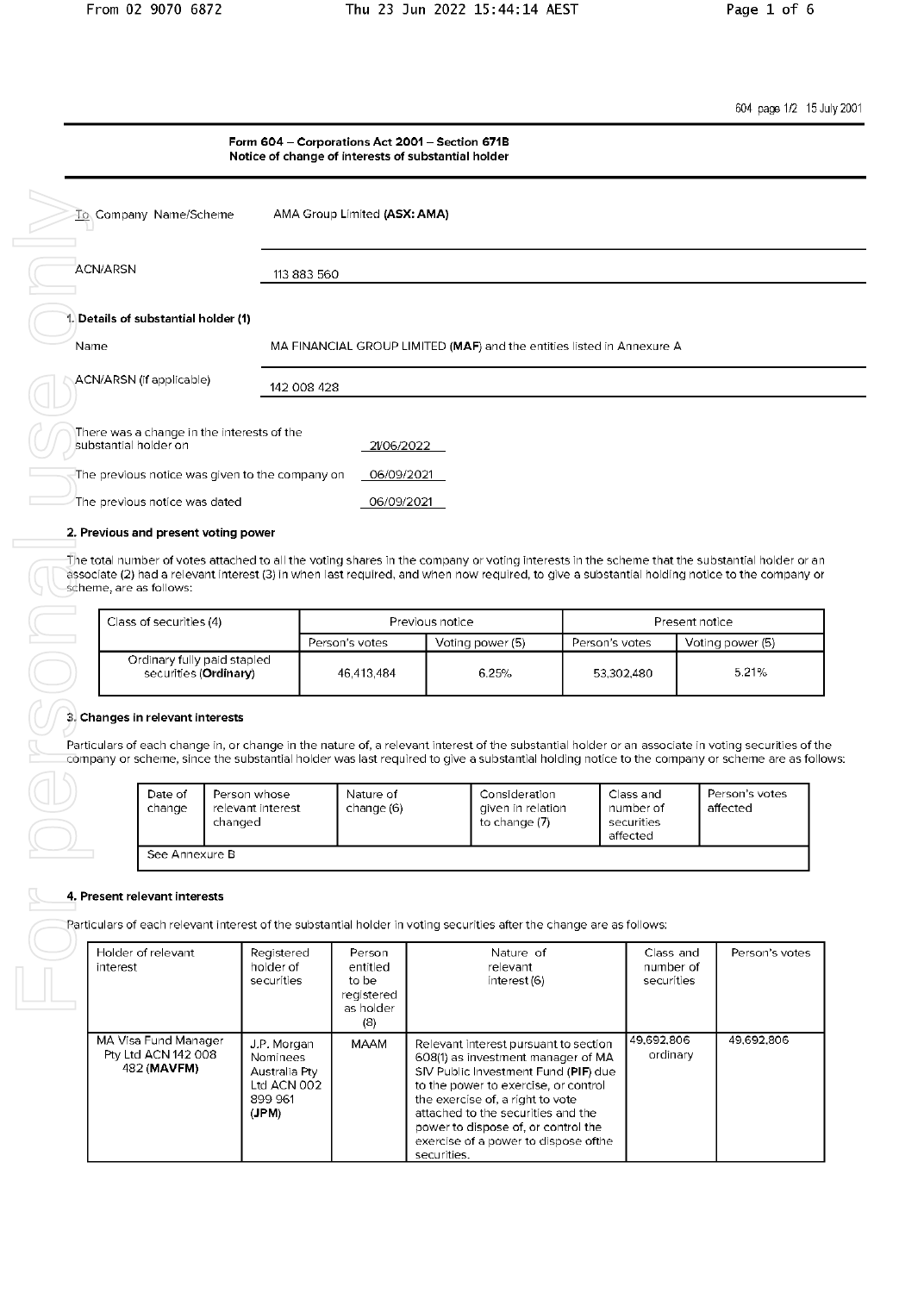Job  $rac{1}{\frac{1}{\frac{1}{1}}\frac{1}{\frac{1}{1}}\frac{1}{\frac{1}{1}}\frac{1}{\frac{1}{1}}\frac{1}{\frac{1}{1}}\frac{1}{\frac{1}{1}}\frac{1}{\frac{1}{1}}\frac{1}{\frac{1}{1}}\frac{1}{\frac{1}{1}}\frac{1}{\frac{1}{1}}\frac{1}{\frac{1}{1}}\frac{1}{\frac{1}{1}}\frac{1}{\frac{1}{1}}\frac{1}{\frac{1}{1}}\frac{1}{\frac{1}{1}}\frac{1}{\frac{1}{1}}\frac{1}{\frac{1}{1}}\frac{1}{\frac{1}{1}}$ 

| MA Investment           | JPM        | <b>MAIM</b> | Relevant interest pursuant to section     | 3,609,674  | 3,609,674  |
|-------------------------|------------|-------------|-------------------------------------------|------------|------------|
| Management Pty Ltd ACN  |            |             | 608(1) as investment manager of MA        | ordinary   |            |
| 621 552 896 (MAIM)      |            |             | Equity Opportunities Fund (EOF) due to    |            |            |
|                         |            |             | the power to exercise, or control the     |            |            |
|                         |            |             | exercise of, a right to vote attached to  |            |            |
|                         |            |             | the securities and the power to dispose   |            |            |
|                         |            |             | of, or control the exercise of a power to |            |            |
|                         |            |             | dispose of the securities.                |            |            |
| MA Asset Management Ltd | <b>JPM</b> | MAAM        | Relevant interest pursuant to section     | 53.302.480 | 53.302.480 |
| ACN 142 008 535 (MAAM)  |            |             | 608(1) as trustee of PIF and EOF due to   | ordinary   |            |
|                         |            |             | the power to exercise, or control the     |            |            |
|                         |            |             | exercise of, a right to vote attached to  |            |            |
|                         |            |             | the securities and the power to dispose   |            |            |
|                         |            |             | of, or control the exercise of a power to |            |            |
|                         |            |             | dispose of the securities                 |            |            |
| <b>MAF</b>              | JPM.       | MAAM        | Relevant interest pursuant to             | 53.302.480 | 53.302.480 |
|                         |            |             | section 608(3) due to holding             | ordinary   |            |
|                         |            |             | voting power of above 20%                 |            |            |
|                         |            |             | in MAAM                                   |            |            |
|                         |            |             |                                           |            |            |

# **[5, Changes in association**

The persons who have become associates (2) of, ceased to be associates of, or have changed the nature of their association (9) with, the substantial holder in relation to voting interests in the company or scheme are as follows:

| Name and ACN/ARSN (if applicable) | Nature of association |
|-----------------------------------|-----------------------|
| Not applicable                    |                       |

### 6. Addresses

The addresses of persons named in this form are as follows:

| Name           | Address |
|----------------|---------|
| See Annexure A |         |

.<br>NAME: REBECCA ONG<br>CAPACITY: COMPANY SECRETARY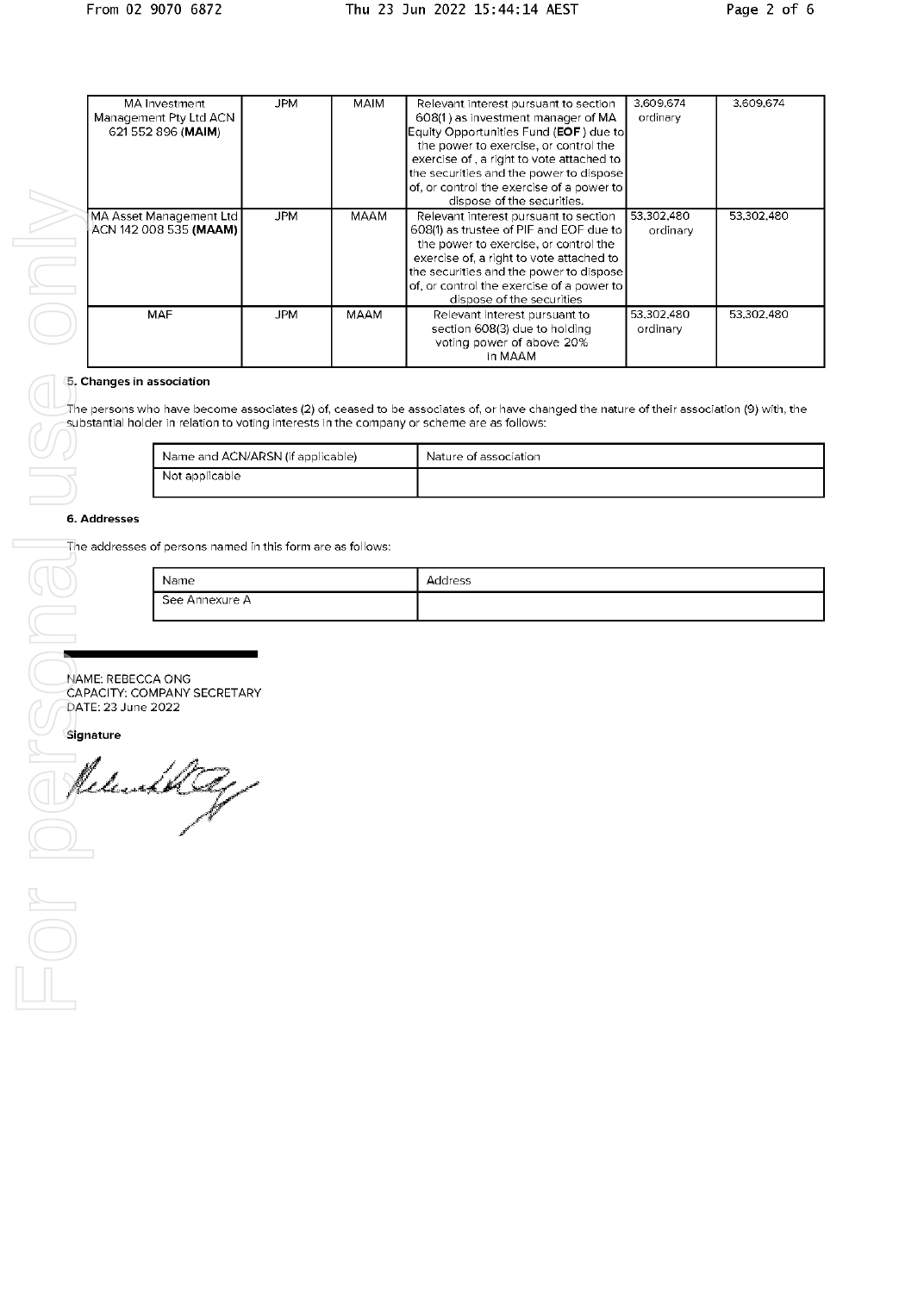# ANNEXURE A TO FORM 604 NOTICE OF CHANGE OF INTERESTS OF SUBSTANTIAL HOLDER

This is annexure A of two pages referred to in Form 604 Notice of change of interests of substantial holder dated 23 June 2022.

Release

# REBECCA ONG, COMPANY SECRETARY

| Name                                                                  | <b>Address</b>                                                       |
|-----------------------------------------------------------------------|----------------------------------------------------------------------|
| 1300 Home Loan Holdings Pty Ltd ACN 152 921 634                       | Level 27, Brookfield Place, 10 Carrington Street, Sydney NSW 2000    |
| A.C.N. 167 316 109 Pty Ltd ACN 167 316 109                            | Level 27, Brookfield Place, 10 Carrington Street, Sydney NSW<br>2000 |
| Apera Hotels Holdings Pty Ltd ACN 649 715 168                         | Level 27, Brookfield Place, 10 Carrington Street, Sydney NSW<br>2000 |
| Armada Funds Management Pty Ltd ACN 124 754 847                       | Level 27, Brookfield Place, 10 Carrington Street, Sydney NSW<br>2000 |
| Avena Holdings Pty Ltd ACN 644 907 791                                | Level 27, Brookfield Place, 10 Carrington Street, Sydney NSW<br>2000 |
| Barley Property Holdings Pty Ltd ACN 652 328 160                      | Level 27, Brookfield Place, 10 Carrington Street, Sydney NSW<br>2000 |
| Beagle Finance Pty Ltd ACN 140 290 268                                | Level 27, Brookfield Place, 10 Carrington Street, Sydney NSW<br>2000 |
| Bendigo Hotel Fund TT Pty Ltd ACN 651 209 899                         | Level 27, Brookfield Place, 10 Carrington Street, Sydney NSW<br>2000 |
| BHBB TT Pty Ltd ACN 637 771 647                                       | Level 27, Brookfield Place, 10 Carrington Street, Sydney NSW<br>2000 |
| Brunswick Hotel TT Pty Ltd ACN 656 117 252                            | Level 27, Brookfield Place, 10 Carrington Street, Sydney NSW<br>2000 |
| Eastern Credit Management Pty Ltd ACN 623 243 336                     | Level 27, Brookfield Place, 10 Carrington Street, Sydney NSW<br>2000 |
| Finsure Domain Names Pty. Ltd. ACN 159 676 034                        | Level 27, Brookfield Place, 10 Carrington Street, Sydney NSW<br>2000 |
| Finsure Finance & Insurance Pty Ltd ACN 068 153 926                   | Level 27, Brookfield Place, 10 Carrington Street, Sydney NSW<br>2000 |
| Finsure Holding Pty. Ltd. ACN 165 350 345                             | Level 27, Brookfield Place, 10 Carrington Street, Sydney NSW<br>2000 |
| Global Wealth Aged Care Pty Ltd ACN 610 989 994                       | Level 27, Brookfield Place, 10 Carrington Street, Sydney NSW<br>2000 |
| Global Wealth Residential Pty Ltd ACN 607 039 216                     | Level 27, Brookfield Place, 10 Carrington Street, Sydney NSW<br>2000 |
| Grassroots Childcare Developments Holdings Pty Ltd ACN 637<br>595 914 | Level 27, Brookfield Place, 10 Carrington Street, Sydney NSW<br>2000 |
| Grassroots Childcare Developments Pty Ltd ACN 637 596 019             | Level 27, Brookfield Place, 10 Carrington Street, Sydney NSW<br>2000 |
| MA Asset Management Ltd ACN 142 008 535                               | Level 27, Brookfield Place, 10 Carrington Street, Sydney NSW<br>2000 |
| MA Bendigo TT I Pty Ltd ACN 651 045 939                               | Level 27, Brookfield Place, 10 Carrington Street, Sydney NSW<br>2000 |
| MA Bendigo TT II Pty Ltd ACN 651 046 383                              | Level 27, Brookfield Place, 10 Carrington Street, Sydney NSW<br>2000 |
| MA Credit Investments Pty Ltd ACN 631 017 037                         | Level 27, Brookfield Place, 10 Carrington Street, Sydney NSW<br>2000 |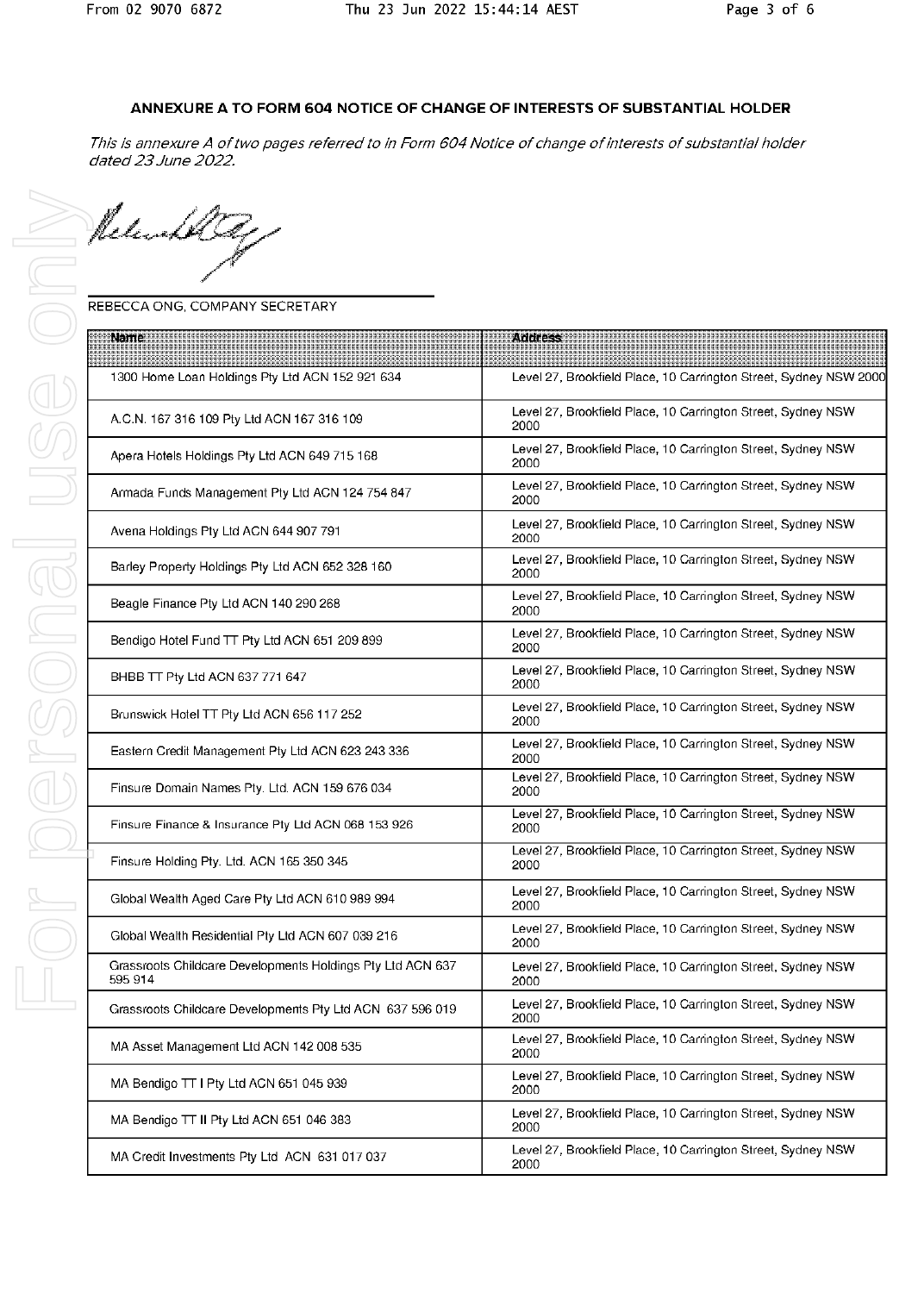| <b>Name</b>                                             | <b>Address</b>                                                       |
|---------------------------------------------------------|----------------------------------------------------------------------|
| MA Credit Portfolio Investments Pty Ltd ACN 655 171 869 | Level 27, Brookfield Place, 10 Carrington Street, Sydney NSW<br>2000 |
| MA Foundation Pty Ltd ACN 622 860 904                   | Level 27, Brookfield Place, 10 Carrington Street, Sydney NSW<br>2000 |
| MA Hotel Management Pty Ltd ACN 619 297 228             | Level 27, Brookfield Place, 10 Carrington Street, Sydney NSW<br>2000 |
| MA Hotel Management Pty Ltd ACN 619 297 228             | Level 27, Brookfield Place, 10 Carrington Street, Sydney NSW<br>2000 |
| MA Investment Management Pty Ltd ACN 621 552 896        | Level 27, Brookfield Place, 10 Carrington Street, Sydney NSW<br>2000 |
| MA Moelis Australia Advisory Pty Ltd ACN 142 008 446    | Level 27, Brookfield Place, 10 Carrington Street, Sydney NSW<br>2000 |
| MA Moelis Australia Securities Pty Ltd ACN 122 781 560  | Level 27, Brookfield Place, 10 Carrington Street, Sydney NSW<br>2000 |
| MA Visa Fund Manager Pty Ltd ACN 142 008 482            | Level 27, Brookfield Place, 10 Carrington Street, Sydney NSW<br>2000 |
| MAAM GP Pty Ltd ACN 164 411 607                         | Level 27, Brookfield Place, 10 Carrington Street, Sydney NSW<br>2000 |
| MAAM Holdings Pty Ltd ACN 621 215 450                   | Level 27, Brookfield Place, 10 Carrington Street, Sydney NSW<br>2000 |
| MAAM RE Limited ACN 135 855 186                         | Level 27, Brookfield Place, 10 Carrington Street, Sydney NSW<br>2000 |
| MAAM TT (Figtree) Pty Ltd ACN 630 343 261               | Level 27, Brookfield Place, 10 Carrington Street, Sydney NSW<br>2000 |
| MAAM TT (Marion) Advertising Pty Ltd ACN 637 793 563    | Level 27, Brookfield Place, 10 Carrington Street, Sydney NSW<br>2000 |
| MAAM TT (Marion) Pty Ltd ACN 636 257 835                | Level 27, Brookfield Place, 10 Carrington Street, Sydney NSW<br>2000 |
| MAAM TT Credit Pty Ltd ACN 623 251 196                  | Level 27, Brookfield Place, 10 Carrington Street, Sydney NSW<br>2000 |
| MAAM TT Pty Ltd ACN 629 587 560                         | Level 27, Brookfield Place, 10 Carrington Street, Sydney NSW<br>2000 |
| MACDF TT Pty Ltd ACN 169 652 742                        | Level 27, Brookfield Place, 10 Carrington Street, Sydney NSW<br>2000 |
| MADT Corporate Pty Ltd ACN 645 649 654                  | Level 27, Brookfield Place, 10 Carrington Street, Sydney NSW<br>2000 |
| MAF Credit Pty Ltd ACN 623 716 503                      | Level 27, Brookfield Place, 10 Carrington Street, Sydney NSW<br>2000 |
| MAFG Finance Pty Ltd ACN 621 554 845                    | Level 27, Brookfield Place, 10 Carrington Street, Sydney NSW<br>2000 |
| MAFG Operations Pty Ltd ACN 138 030 289                 | Level 27, Brookfield Place, 10 Carrington Street, Sydney NSW<br>2000 |
| MAFG Share Plan Pty Ltd ACN 610 383 590                 | Level 27, Brookfield Place, 10 Carrington Street, Sydney NSW<br>2000 |
| MAKM Holdings Pty Ltd ACN 638 953 661                   | Level 27, Brookfield Place, 10 Carrington Street, Sydney NSW<br>2000 |
| Middle Technology Australia Pty Ltd ACN 649 575 315     | Level 27, Brookfield Place, 10 Carrington Street, Sydney NSW<br>2000 |
| Middle Technology Holdings Pty Ltd ACN 652 112 153      | Level 27, Brookfield Place, 10 Carrington Street, Sydney NSW<br>2000 |
| MKM New Co Pty Ltd ABN 64 639 174 315                   | Level 27, Brookfield Place, 10 Carrington Street, Sydney NSW<br>2000 |
| Redcape Hotel Group Management Ltd ACN 610 990 004      | Level 27, Brookfield Place, 10 Carrington Street, Sydney NSW<br>2000 |
| RetPro Management Pty Ltd ACN 155 736 771               | Level 27, Brookfield Place, 10 Carrington Street, Sydney NSW<br>2000 |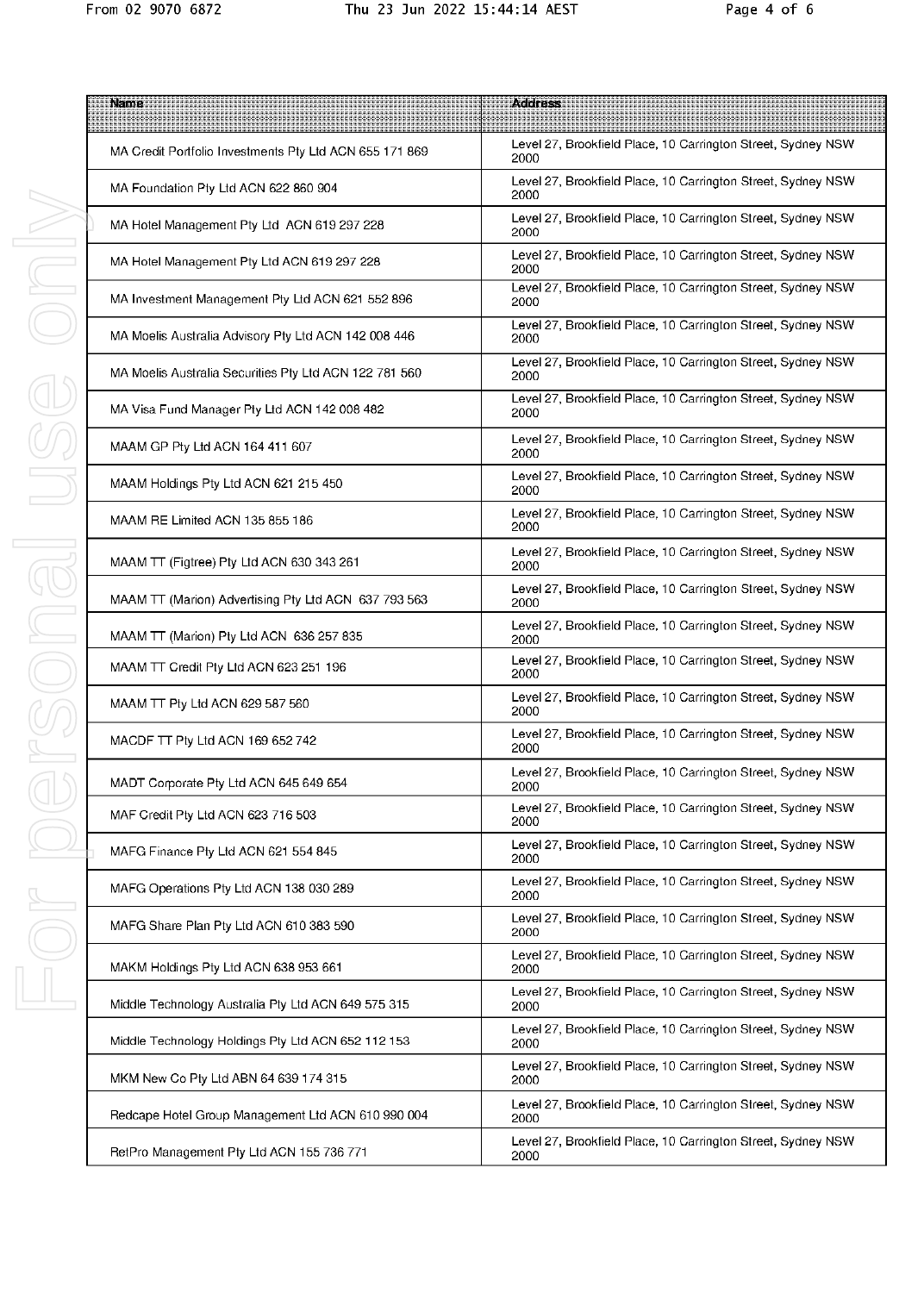| Namer                                            | <b>Profilesse</b>                                                    |
|--------------------------------------------------|----------------------------------------------------------------------|
| RetPro Pty Ltd ACN 140 217 796                   | Level 27, Brookfield Place, 10 Carrington Street, Sydney NSW<br>2000 |
| Rockford Capital Pty Ltd ACN 116 067 497         | Level 27, Brookfield Place, 10 Carrington Street, Sydney NSW<br>2000 |
| Taylor Square Fund TT Pty Ltd ACN 646 669 543    | Level 27, Brookfield Place, 10 Carrington Street, Sydney NSW<br>2000 |
| TMASL Finance Pty Ltd ACN 623 313 057            | Level 27, Brookfield Place, 10 Carrington Street, Sydney NSW<br>2000 |
| Western Funds Management Pty Ltd ACN 169 019 765 | Level 27, Brookfield Place, 10 Carrington Street, Sydney NSW<br>2000 |
| WFM Financial Holdings Pty Ltd ACN 651 052 372   | Level 27, Brookfield Place, 10 Carrington Street, Sydney NSW<br>2000 |
| Wikibroker Pty. Ltd ACN 602 949 093              | Level 27, Brookfield Place, 10 Carrington Street, Sydney NSW<br>2000 |